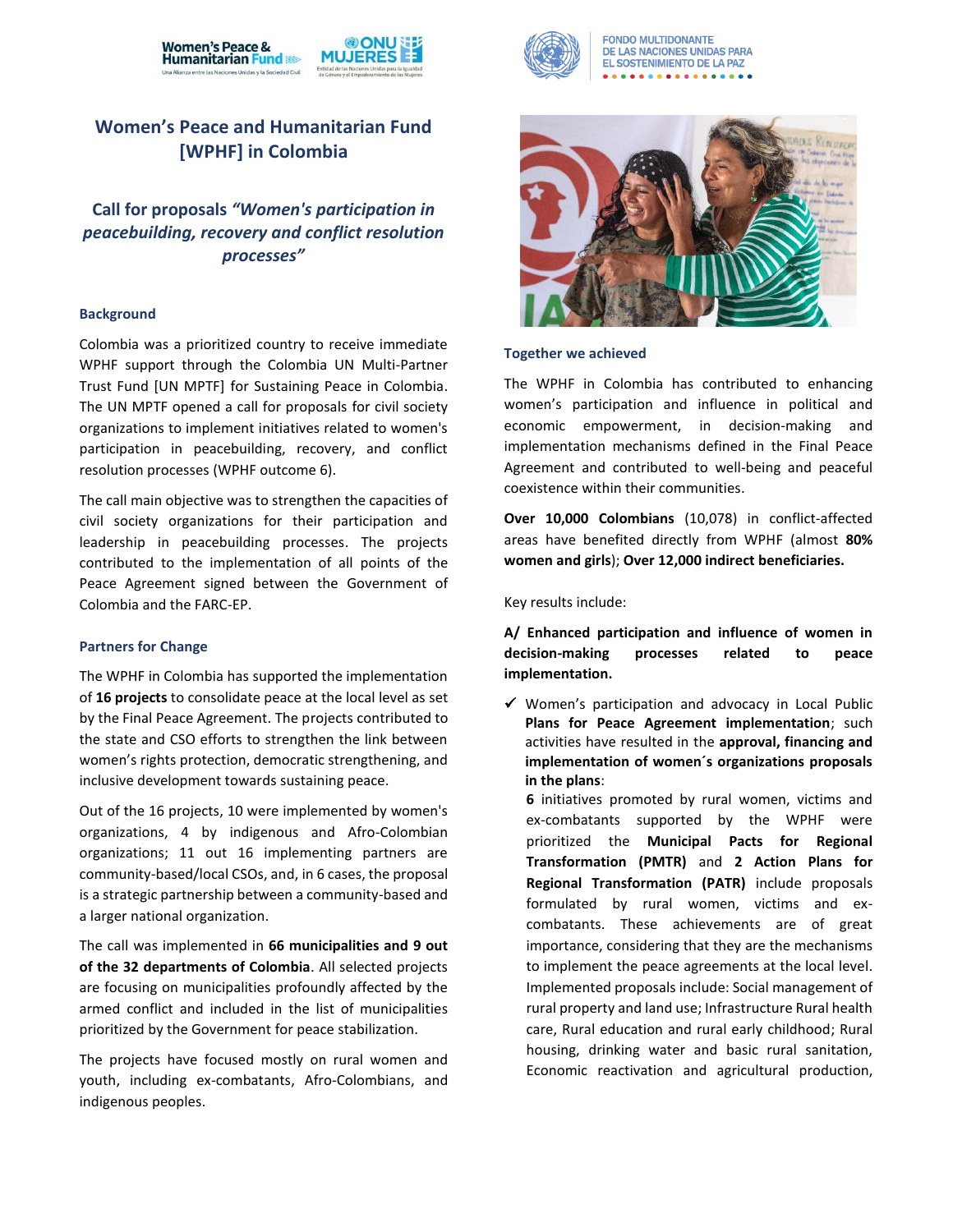

System for enforcement of the right to food, Reconciliation, co-existence, and peacebuilding.

- ✓ **More than 200 women leaders count with stronger capacities for their political activities** within their communities and with local administration. 16 women trained eventually run in regional and local elections that took place in October 2019. **4 were elected.**
- ✓ **10 municipal and 1 departmental agreement** signed by local authorities, supported CSOs and women's networks to promote initiatives for the **eradication of Gender-Based Violence**, non-violent and coresponsible masculinities and strengthened gender local observatories as a result of advocacy activities undertaken by partners.
- $\checkmark$  3 communities have benefited from initiatives to improve **water supply systems, run health care campaigns in partnership with the municipal hospital**, and violence against women prevention campaigns.
- ✓ 644 women from Tolima, Arauca, Chocó and Cauca are using the **app "ELLAS" to confront GBV**. "ELLAS" allows women in Colombia to recognize specific cases or situations in which they are victims of violence and informs on how to initiate a complaint process and what specific obligations each entity has towards women victims of violence.

**B/ Women's mediation and reconciliation initiatives to reduce local conflicts have been strengthened contributing to peaceful coexistence at the local level** 

✓ **Stronger reconciliation with ex-combatants, victims and communities living in the area where reintegration spaces are located** (spaces where FARC ex combatants were grouped to implement demobilization and reintegration process) through





**FONDO MULTIDONANTE** DE LAS NACIONES UNIDAS PARA EL SOSTENIMIENTO DE LA PAZ

dialogues and exchanges between rural women and excombatant women of the FARC in 4 municipalities.

- ✓ **4 regional networks of women leaders and human rights defenders** constituted and functioning, as initiatives for joint women's advocacy and coordination and dialogue with authorities and territorial entities.
- $\checkmark$  In 6 municipalities projects have implemented **protection and self-protection measures for women leaders and human rights defenders**, to face risks and threats against social leaders and human rights defenders linked to the processes supported by the WPHF Call.
- ✓ **1759 women and girls, and 691** men and boys trained with **technical and political tools** for the assertive **mediation of local conflicts**, promoting their constructive transformation in family, community, and institutional spaces, with a **focus on prevention and eradication of GBV.**

**C/ Women have been economically empowered and contribute to the well-being of their families and communities in conflict affected areas.**

✓ The WPHF has made possible the creation of **2 credit funding mechanisms in Antioquia and Cauca** (1 revolving fund) that have contributed to **income generation and strengthened entrepreneurial rural initiative** of women head of household and victims of the internal armed conflict. The revolving fund has supported **58 individual and collective productive projects** including agroecological production and environmental sustainability principles**.** The initiatives supported include pisciculture, minor species (i.e. small-scale poultry, etc.), preparation and sale of food, production and sale of cleaning products, collective coffee production, plantain, fruit and timber plantations, among others.

After project closure the revolving fund is still in place and has supported more initiatives.

- ✓ **35 savings and credit groups** (GLAC, for its initials in Spanish) established and functioning to support women's economic empowerment and engaged in the implementation of community development plans.
- ✓ In total, **976 women and 204 men** have benefited from local **economic empowerment** initiatives promoted by